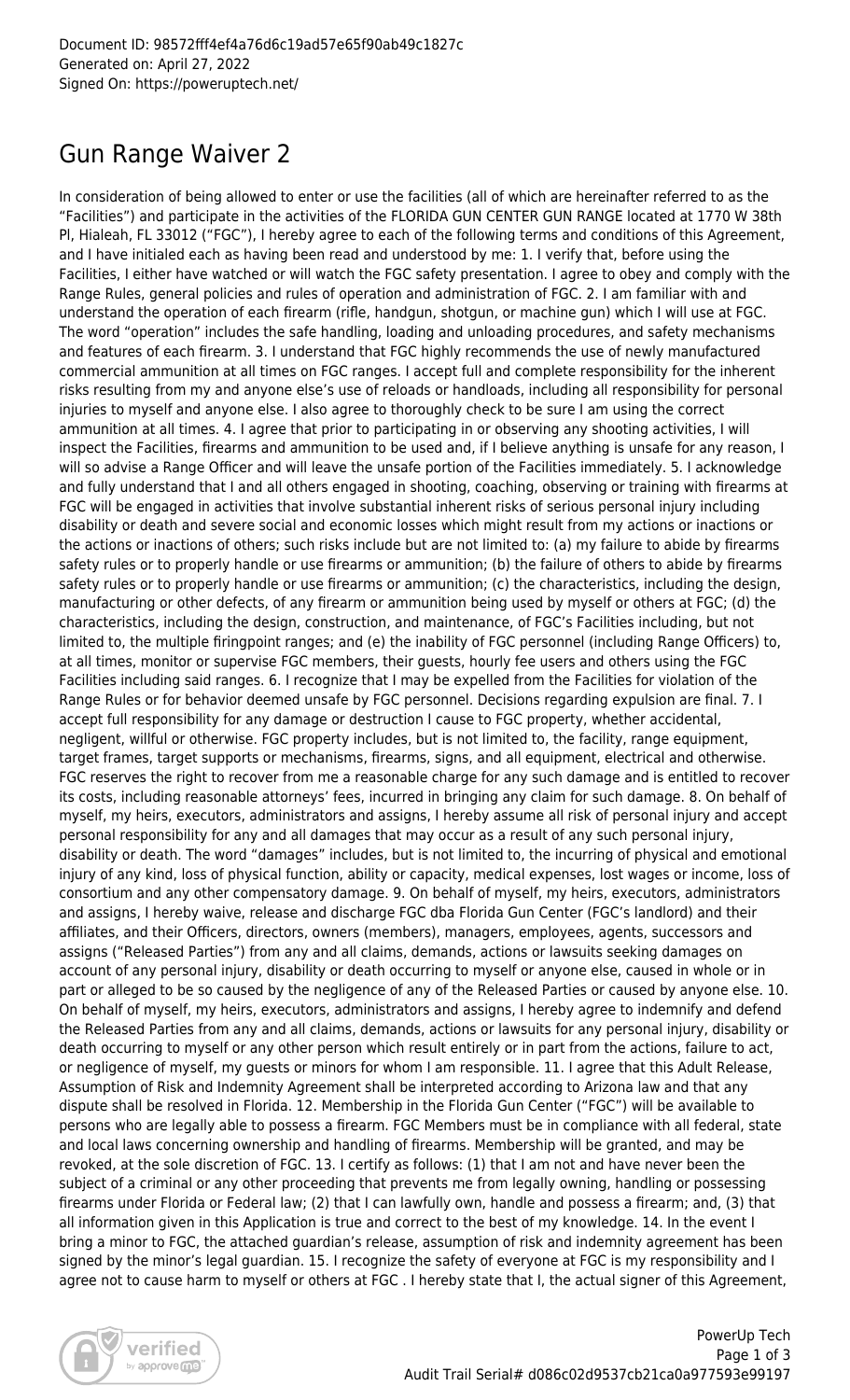am an adult over the age of 18 years, that I have read and initialed each of the above terms and conditions, that I understand everything set forth above and that I have knowingly given up substantial legal rights by signing below, which I do voluntarily.

| Phone Number              |  |
|---------------------------|--|
|                           |  |
| Date of Birth             |  |
| Address                   |  |
| Date of Birth Select Date |  |

Х